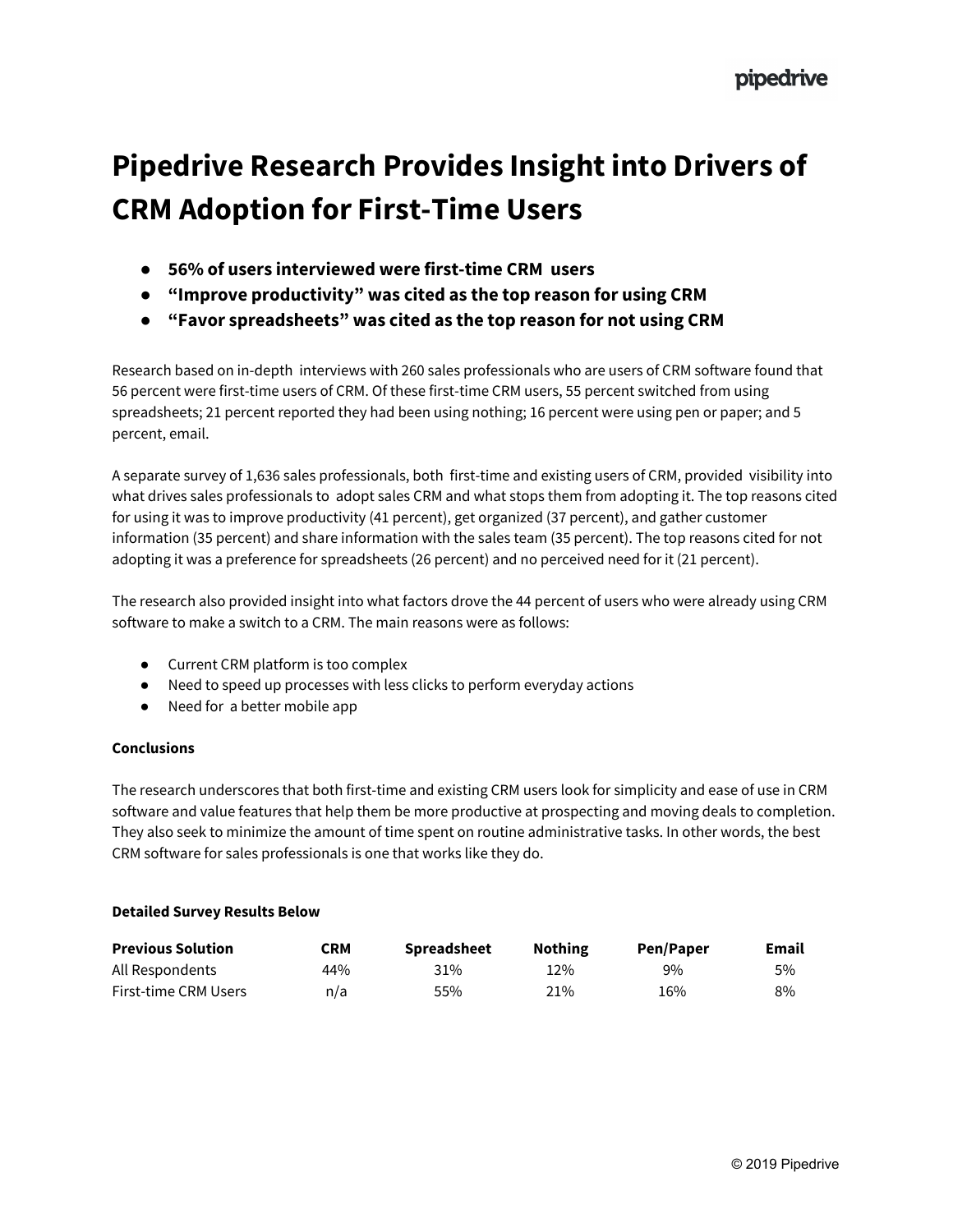## Sales professionals previous sales system before choosing a new CRM



Q: In choosing a new CRM platform, what sales support system were you using?

Other quantitative data from a separate survey of 1,636 sales professionals, revealed key barriers to professionals choosing to use CRM software beside cost. The top three reasons are 1) We favor spreadsheets, 2) There is no need for it, and 3) It is not relevant to our business.



## **Barriers to using CRM software for those without CRM, except cost**